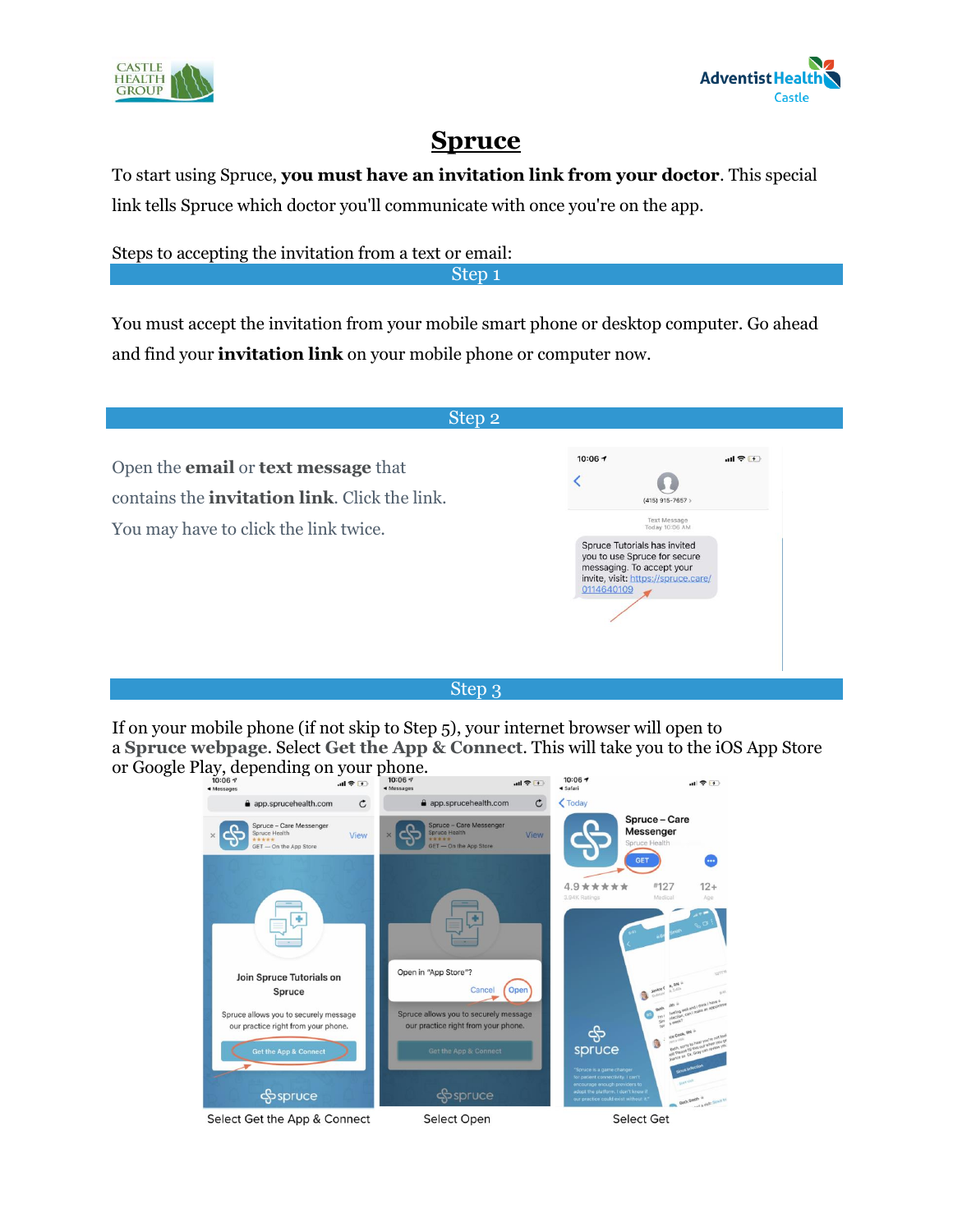



#### Step 4





#### Step 5

Select **Create a new account**, and enter your personal mobile phone number. You will receive a **verification code** via text message. (If you do not receive a verification code within five minutes, delete the app and start again from step one.)





On the next screen, enter the **verification code**, select **Next**, and enter your profile information to complete your setup. You can begin messaging with your provider once you have completed these steps!



## **Accessing Spruce from the web browser**

Once you have created your Spruce account, you can navigate to **[www.sprucehealth.com](http://www.sprucehealth.com/)** and select "Login." Login with your existing account credentials (username/password) and access